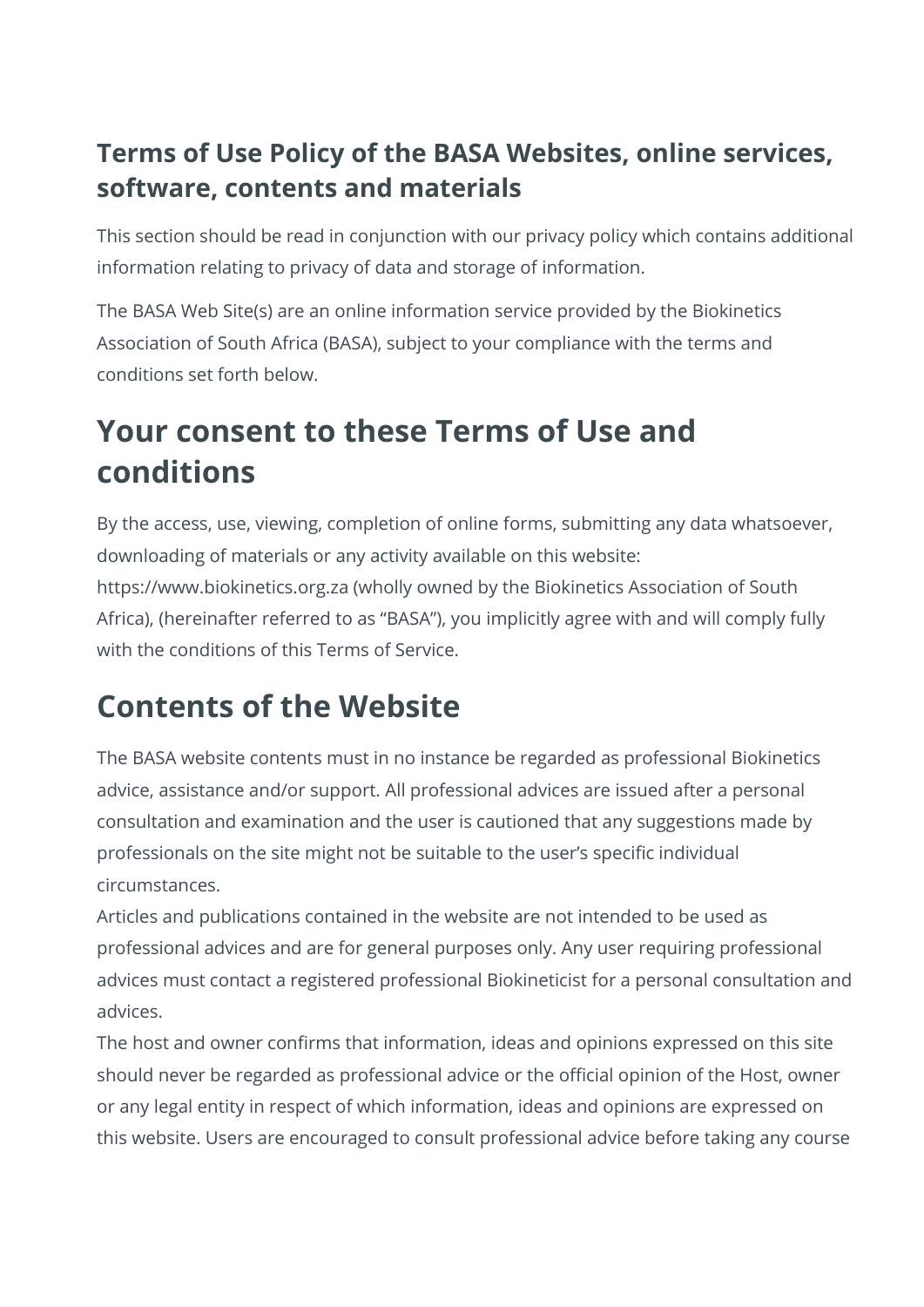of action related to information, ideas or opinions expressed on this site. Users who use this website and rely on any information do so at their own risk.

# **Copyright, Trademarks, Licenses and materials.**

BASA materials are protected by copyrights, trademarks, patents, trade secrets and all other intellectual property and proprietary rights, and any unauthorized use of the BASA materials may violate such laws and the Terms of Use.

You agree not to copy, republish, frame, download, transmit, modify, adapt, create derivative works based on, rent, lease, loan, sell, assign, distribute, display, perform, license, sublicense or reverse engineer the BASA service or BASA Materials or any portions of them. BASA materials may not be modified or altered in any way.

You agree that you will not decompile, reverse engineer or otherwise attempt to discover the source code of the software. Any copying or redistribution of the software is prohibited, including any copying or reproduction of the software to any other server or location for further reproduction, redistribution or use on a service bureau basis. Any unauthorized use, copying or distribution of the software is expressly prohibited by law, and may result in severe civil and criminal penalties. Violators will be prosecuted to the maximum extent possible.

The trademarks, logos and service marks displayed on this Site are the property of BASA, or other third parties. You are not permitted to use them without the prior written consent of BASA or such third party that may own the Marks. The BASA logo is a trademark of the Biokinetics Association of South Africa.

BASA materials on the www.biokinetics.org.za website may not be distributed or sold, rented, leased, licensed or otherwise made available to others.

- You may not remove any copyright or other proprietary notices contained in the BASA materials.
- You may not copy or distribute any graphics in the BASA materials apart from their accompanying text.
- You will not quote or display BASA materials, or any portions thereof, out of context.

BASA reserves the right to revoke the authorization to view, download and print the BASA materials available via the website at any time, and any such use shall be discontinued immediately upon notice from BASA.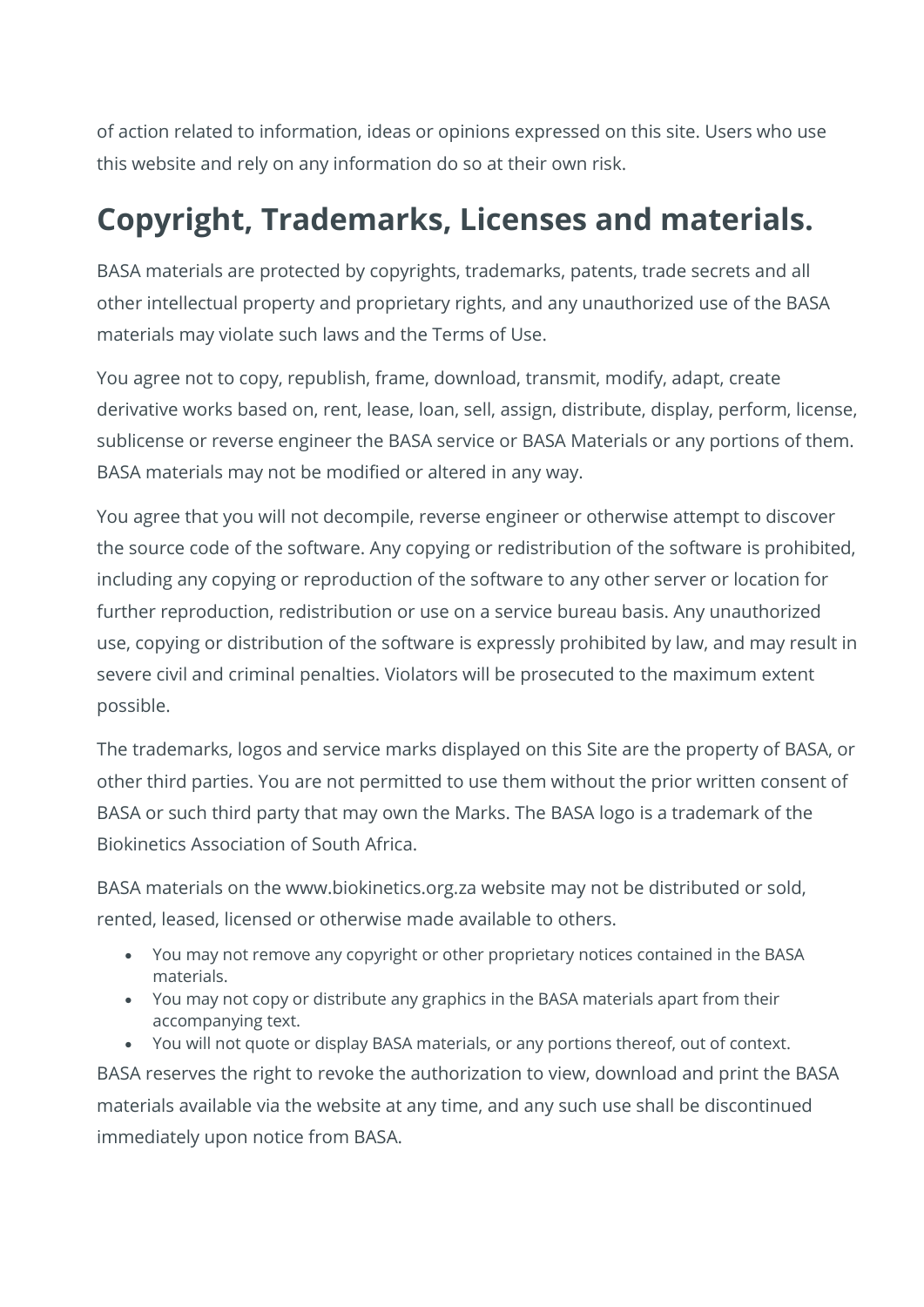### **Reliability and access to the website – Do you guarantee that www.biokientics.org.za will be accessible at all times?**

In short, we do not. Like all other cloud-based applications, we are vulnerable to the inherent unreliability of the Internet. We monitor the website closely and have set up automated alarms to be notified when the BASA service is under stress, so that we can deal with the issue before it becomes a problem that might impact access.

You acknowledge and agree that BASA shall not be liable for any failure to store your information or materials on the website at any time.

#### **Advertisements and Promotions**

BASA may display advertisements and promotions from third parties in any manner or mode and to any extent. Your communications, activities, relationships and business dealings with any third parties advertising or promoting via BASA, including payment and delivery of related goods or services, and any other terms, conditions, warranties or representations associated with such dealings, shall be solely matters between you and such third parties. You acknowledge and agree that BASA is not responsible or liable for any loss or damage of any kind incurred as the result of any such dealings or as the result of the presence of such non-BASA advertisers on BASA.

#### **Links to Third Party Sites**

BASA may include links that will take you to other sites outside of the BASA service. The linked sites are provided by BASA to you as a convenience and the inclusion of the links do not imply any endorsement by BASA of any linked site. BASA has no control of the linked sites and you therefore acknowledge and agree that BASA is not responsible for the contents of any linked site, any link contained in a linked site or any changes or updates to a linked site. You further acknowledge and agree that BASA is not responsible for any form of transmission (e.g. webcasting) received from any linked site.

#### **Third Party Materials**

Materials and Services provided by third parties are governed by separate agreements accompanying such materials and services. BASA offers no guarantees and assumes no responsibility or liability of any type with respect to the third-party services, including any liability resulting from incompatibility between a third-party service, BASA materials, the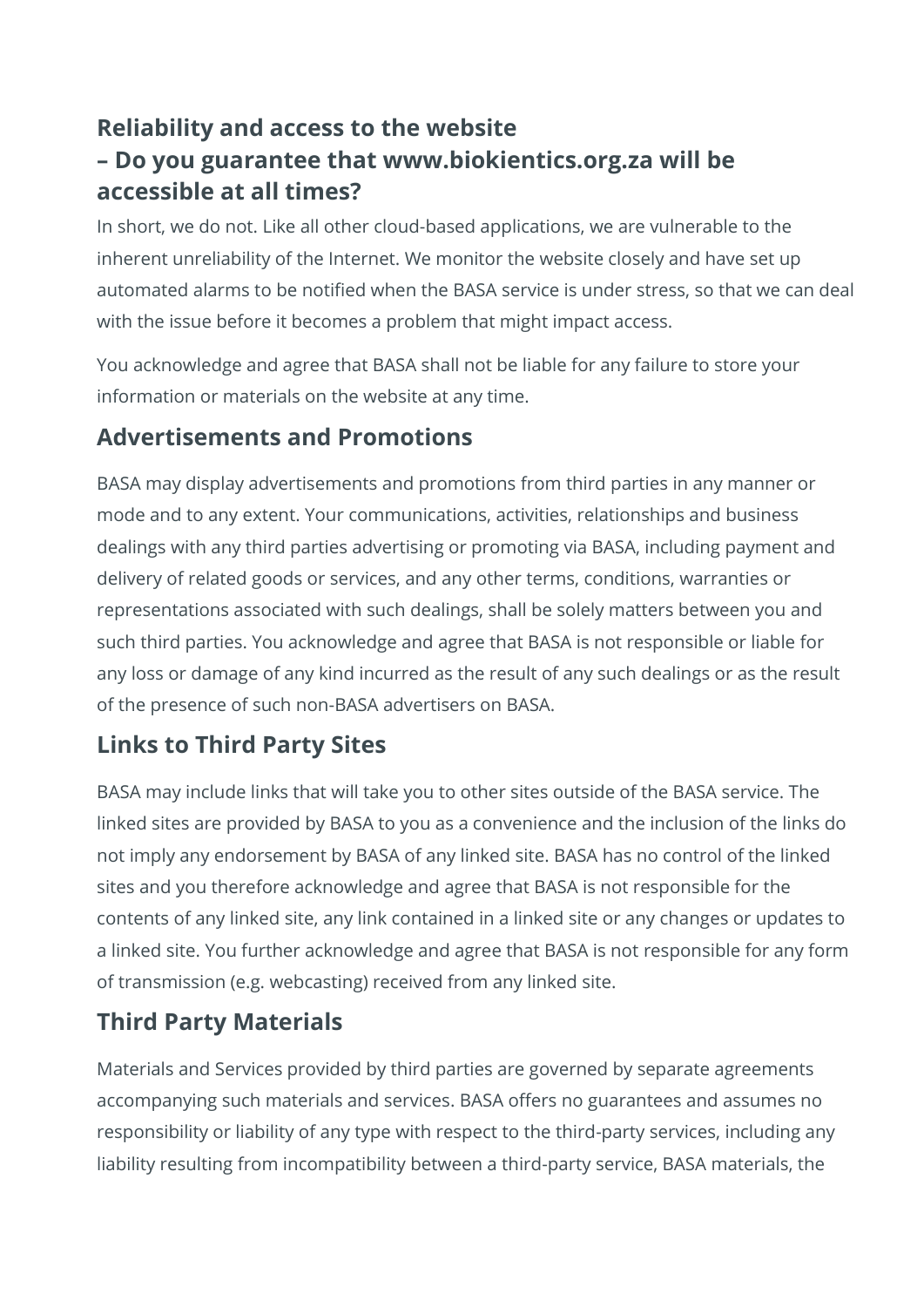BASA service or another third-party service. You agree that you will not hold BASA responsible or liable with respect to the third-party services.

#### **Warranties and Disclaimers**

The BASA service and BASA materials are provided by BASA under these terms of use "as is" without warranty of any kind, either express, implied, statutory or otherwise, including, but not limited to, the implied warranties of title, non-infringement, merchantability or fitness for a particular purpose. Without limiting the foregoing, BASA makes no warranty that

- the BASA service and BASA materials will meet your requirements;
- the BASA service and BASA materials will be uninterrupted, timely, secure, or error-free;
- the results that may be obtained from the use of BASA service and BASA materials will be effective, accurate, or reliable;
- the quality of the site or any services or materials purchased or accessible by you will meet your expectations; and
- any errors or defects in BASA service and BASA materials will be corrected.

This BASA service and BASA materials may include technical or other mistakes, inaccuracies, or typographical errors. BASA may make changes to the site, materials and services, including the prices and descriptions of any software or products listed, at any time in its sole discretion and without notice. The BASA service and BASA materials may be out of date, and BASA makes no commitment to update the site, materials and services.

You acknowledge and agree that:

- BASA does not control, endorse, or accept responsibility for any materials or services offered by third parties, including third-party vendors and third parties accessible through linked sites;
- BASA makes no representations or warranties whatsoever about any such third parties, their materials or services;
- any dealings you may have with such third parties are at your own risk; and
- BASA shall not be liable or responsible for any materials or services offered by third parties.

BASA does not control or endorse the materials found in any services and specifically disclaims any liability with regard to the site, services and any actions resulting from your use of the BASA service and BASA materials and participation in any services.

To the maximum extent permitted by law, BASA will have no liability related to user materials arising under intellectual property rights, libel, privacy, publicity, obscenity or other laws. BASA also disclaims all liability with respect to the misuse, loss, modification or unavailability of any user materials.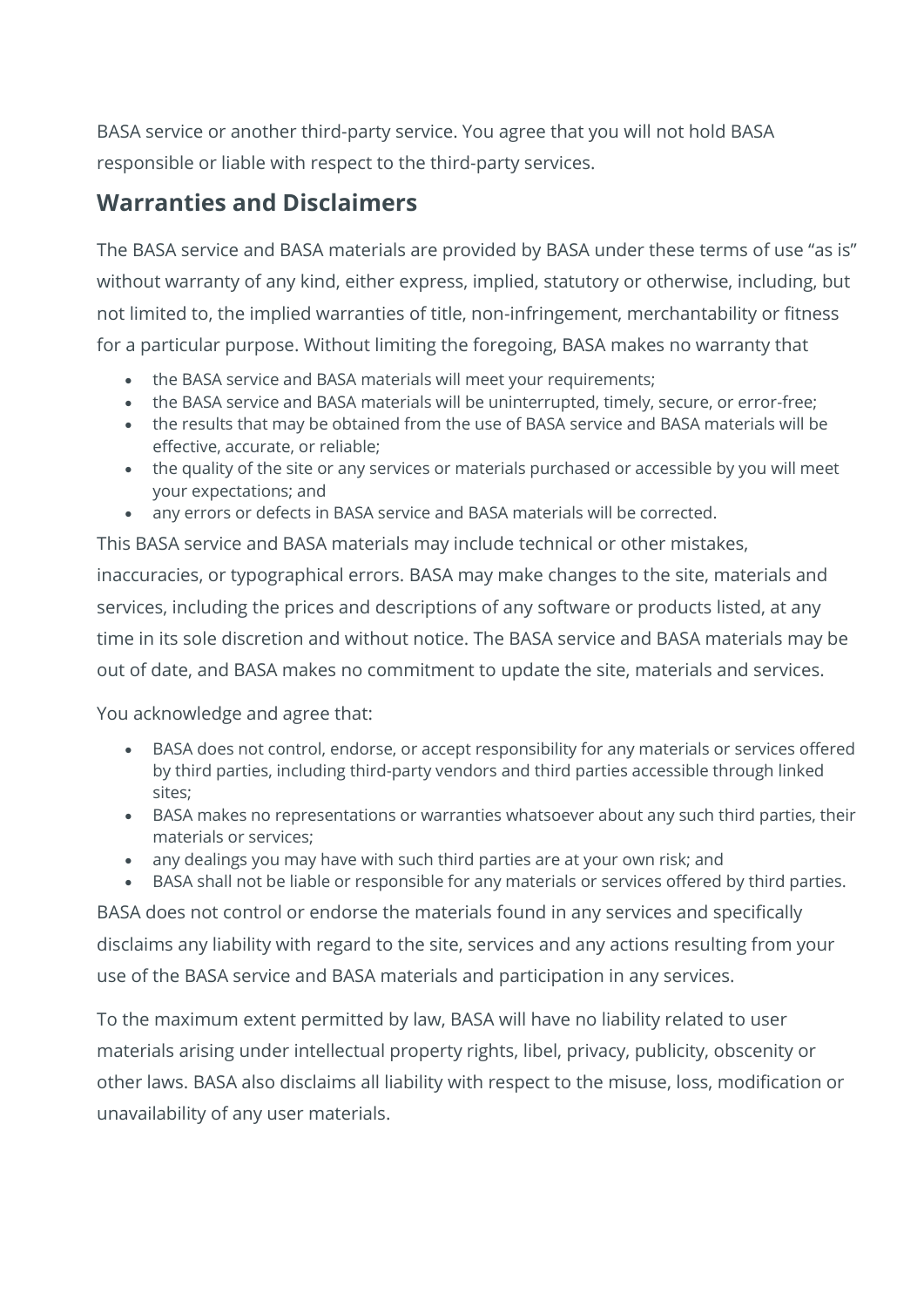The use of BASA service, BASA materials or the downloading or other use of any materials is done at your own discretion and risk and with your agreement that you will be solely responsible for any damage to your computer system, loss of data or other harm that results from such activities. BASA assumes no liability for any computer virus or other similar software code that is downloaded to your computer from the site or in connection with any services or materials.

No advice or information, whether oral or written, obtained by you from BASA or via the site, services or materials shall create any warranty not expressly stated in the terms of use. BASA will not be liable for any loss that you may incur as a result of someone else using your password or account with respect to the site or any services or materials, either with or without your knowledge.

### **Indemnity and Liability**

You agree to indemnify and hold BASA and its officers, co-branders, other partners and employees harmless from any claim or demand, including reasonable attorneys' fees, made by any third party due to or arising out of:

- your user materials and any other content (e.g. computer viruses) that you may submit, post to or transmit through BASA, including a third party's use of such user materials or content (e.g. reliance on the accuracy, completeness or usefulness of your user materials);
- your access to or use of BASA (including any use by your employees, contractors or agents and all uses of your account numbers, user names and passwords, whether or not actually or expressly authorized by you, in connection with BASA);
- your connection to BASA;
- your violation of the Terms of Use;
- the actions of any member of your work group, including non-logged in users you have granted access to your BASA site;
- your infringement of any third party's intellectual property rights when using any of the software made available by BASA;
- your violation of any rights of any third party;
- your access to or use of linked sites and your connections thereto; or
- any dealings between you and any third parties advertising or promoting via BASA.

## **CONTACTING THE BIOKINETICS ASSOCIATION OF SOUTH AFRICA**

If you have any questions about the content on this page, the practices of this site, or your dealings with this Web site, please contact us via the following: